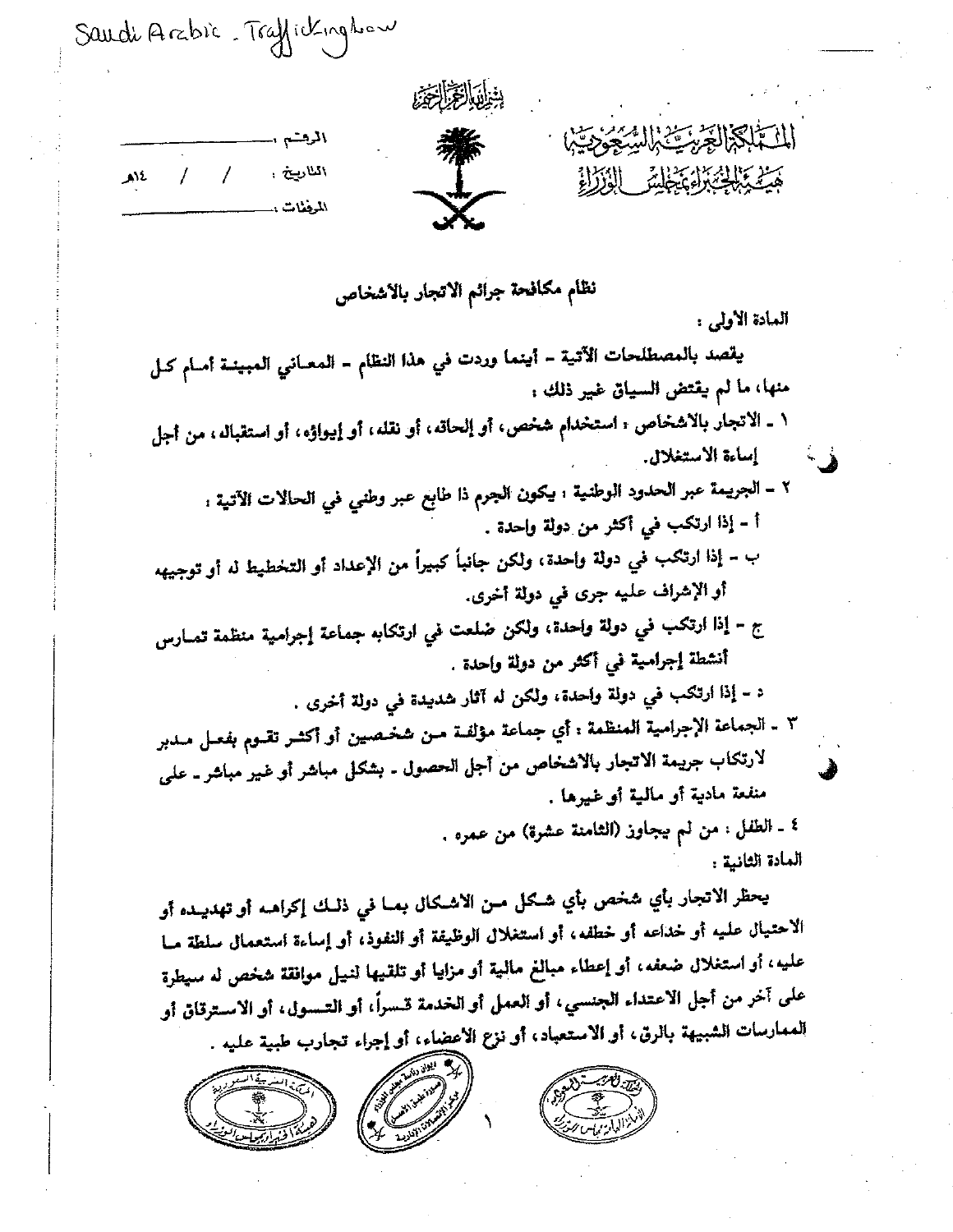|        |  |           | ينتلها فخرائقته |                             |  |
|--------|--|-----------|-----------------|-----------------------------|--|
|        |  |           | 杰               | الشتابكم الغريب بالسيجودي   |  |
| عالمعر |  | وفي الناء |                 | فسيستبل الميانية<br>الأزراء |  |
|        |  | المرفهات  |                 |                             |  |

المادة الثالثة .

يعاقب كل من ارتكب جريمة الاتجار بالاشخاص بالسجن مدة لا تزيـد علـى (خمـس عشرة) سنة، أو بغرامة لا تزيد على (مليون) ريال، أو بهما معاً. المادة الرابعة :

تشدد العقوبات المنصوص عليها في هذا النظام في الحالات التالية . 1 ـ إذا ارتكبت الجريمة جماعة إجرامية منظمة . ٢ ـ إذا ارتكبت ضد امرأة أو أحد من ذوي الاحتياجات الخاصة . ٣- إذا ارتكبت ضد طفل حتى ولو لم يكن الجاني عالماً بكون المجنى عليه طفلاً . ٤ ـ إذا استغمل مرتكبها سلاحاً، أو هدد باستعماله . ٥ ـ إذا كان مرتكبها زوجاً للمجنى عليه أو أحد أصوله أو فروعه أو وليه، أو كانـت لـه سـلطة علبه ٦ ـ إذا كان مرتكبها موظفاً من موظفى إنفاذ الانظمة . ٧ ـ إذا كان مرتكبها أكثر من شخص . ٨ ـ إذا كانت الجريمة عبر الحدود الوطنية . ٩ ـ إذا ترتب عليها إلحاق أذى بليغ بالمجنى عليه، أو إصابته بعاهة دائمة . المادة الخامسة :

لا يعتد برضا المجني عليه في أي جريمة من الجرائم المنصوص عليها في هذا النظام . المادة السادسة :

يعاقب بالسجن مدة لا تزيد على (خمس) سنوات، أو بغرامة لا تزيد على (مائتي ألف) ریال، او بهما معاً؛ کل ممن بیاتی :

١ - من استخدم القوة البدنية أو التهديد أو الترهيب أو الحرمان من مزية مستحقة أو الوعـد بمزية غير مستحقة أو عرضها أو منحها للتحريض على الإدلاء بشهادة زور، أو للتمخل في الإدلاء بها، أو تقديم أدلة غير صحيحة تتعلَّق بارتكاب أي مــن الجـرائم المنـصوص عليها في هذا النظام .





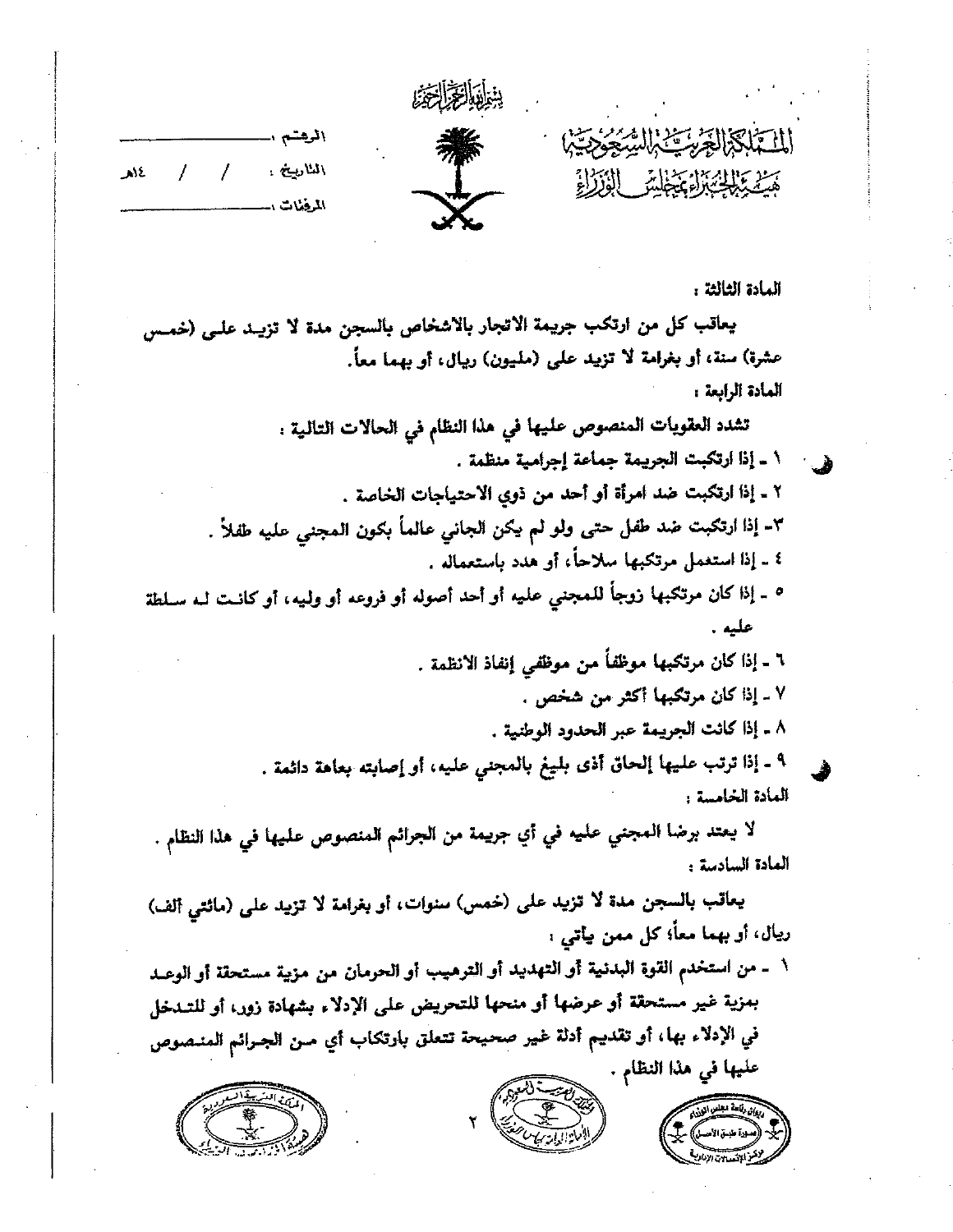

|                 | الرهشم مست      |
|-----------------|-----------------|
| $\mathbf{12}$ / | المناربيخ : /   |
|                 | المرفعات ويتسبب |

٢ ـ من استخدم القوة البدنية أو التهديد أو الترهيب للتدخل في ممارسة أي مسؤول قـضائي - أو معني بإنفاذ النظَّام – لمهماته الرسمية فيما يتعلق بأي من الجرائم المنصوص عليها في هذا النظام . المادة السابعة :

يعاقب بالسجن مدة لا تزيد على (سنتين) أو بغرامة لا تزيد على (مائة الـف) ريــال، أو بهما معاً؛ كل من علم بارتكاب جريمة من الجرائم المنصوص عليها في هذا النظام، أو علم بالسشروع فيهسا، ولسو كسان مسسؤولاً عسن السسر المهسني، أو حسصل علسى معلومسات أو إرشادات تتعلق بها بصفة مباشرة أو غير مباشرة، ولم يبلغ فوراً الجهات المختصة بذلك .

ويجوز للمحكمة المختصة استثناء الوالدين والاولاد والزوجين والإخـوة والاخـوات مـن أحكام هذه المادة . المادة الثامنة :

يعاقب بعقوبة الفاعل، كل من ساهم في جريمة الاتجار بالاشخاص، وكل من تدخل في أي من الجرائم المنصوص عليها في المواد: (الثانية) و(الرابعة) و(السادسة) من هذا النظام . المادة التاسعة :

يعاقب بالسجن مدة لا تزيد على (خمس) سنوات، أو بغرامة لا تزيد على (مائتي ألف) ريال، أو بهما معاً ؛ كل من حاز أشياء متحصلة من إحدى الجرائم المنصوص عليها في هـذا النظام، أو أخفاها، أو صرفها، أو أخفى شخصاً (أو أكثر) من الذين اشتركوا فيها، بقصد معاونته على الفرار من العدالة مع علمه بذلك، أو أسهم في إخفاء معالم الجريمة .

ويجوز للمحكمة المختصة إعفاء المتهم من العقوبة المتعلقة بإخفاء الاشخاص إذا كان المخفى زوجاً للمخفى أو أحد أصوله أو فروعه .



السَّلِكَمَّالِجَنَّ يَا الِيَّنَّجُونَ يَهْدِ

مَسْتَمَدَّ الْمُكَسَّنَاتُ الْوَزَالَةِ

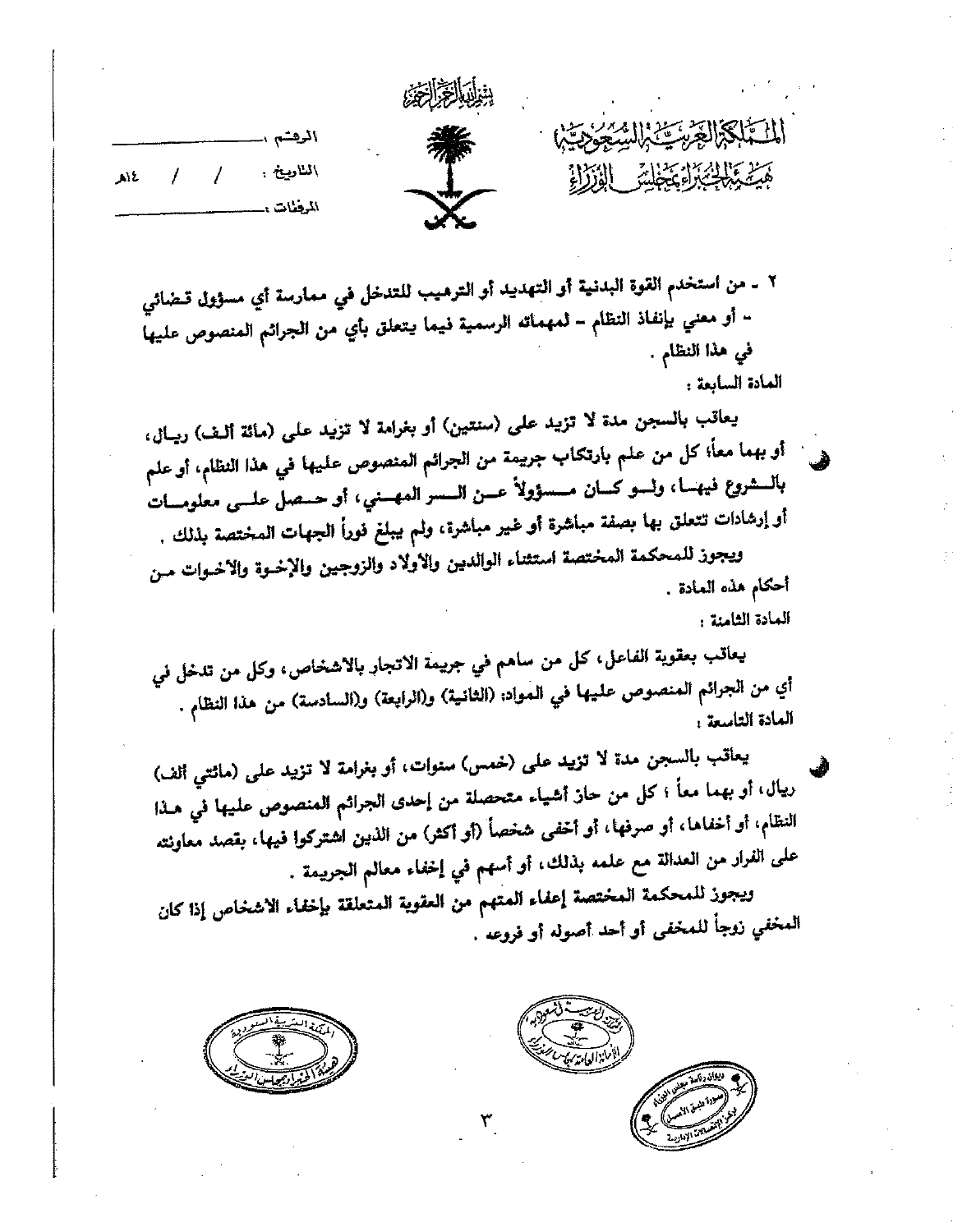| . تين تنه ۱<br>- 112 | 茶瓶  | المنتابها لتحريبة بالسيجودي<br>مَسْكَبِبُلْكَبِبُرْكَ بَحَيْلِيَّتَ<br>الأزراء |
|----------------------|-----|--------------------------------------------------------------------------------|
| المرفعات             | . . |                                                                                |

المادة العاشرة :

يعاقب على الشروع في أي من الجرائم المنصوص عليها في المواد. (الثانية) و(الرابعـة) و(السادسة) من هذا النظام بعقوبة الجريمة التامة .

المادة الحادية عشرة :

يجوز للمحكمة المختصة في جميع الأحوال مصادرة الأموال الخاصة والأمتعة والأدوات وغيرها مما يكون قد استعمل، أو أعد للاستعمال، في ارتكاب جريمة الاتجار بالاشخاص، أو تحصل منها .

المادة الثانية عشرة :

يعفي من العقوبات المقررة للجرائم المنصوص عليها في هذا النظام كل مس بيادر مس الجناة بإبلاغ الجهات المختصة بما يعلمه عنها قبل البدء في تنفيذها، وكـان مــن شـان ذلـك اكتشاف الجريمة، قبل وقوعها أو ضبط مرتكبها أو الحيلولة دون إتمامها . فإذا حـصل الإبــلاغ بعد رتوع الجريمة، جاز إعفاؤه من العقوبة إذا مكَّن السلطات المختصة قبل البدء في التحقيق من القبض على مرتكبي الجريمة الآخرين . فإذا حصل الإبــلاغ أثنــاء التحقيــق جـاز تخفيـف العقوبة .

المادة الثالثة عشرة :

دون الإخلال بمسؤولية الـشخص ذي الـصفة الطبيعيــة، إذا ارتكبـت جريمــة الاتجـار بالاشخاص من خلال شخص ذي صفة اعتبارية أو لحسابه أو باسمه مع علمه بذلك ؛ يعاقب بغرامة لا تزييد علـى (عـشرة ملايـين) ريـال . ويجـوز للمحكمـة المختـصة أن تـامر بحلـه، أو إغلاقه، أو إغلاق أحد فروعه مؤقتاً أو دائماً . المادة الرابعة عشرة :

لا تخل العقوبات المنصوص عليها في هذا النظام بتوقيع أي عقوبة أشد منصوص عليها ني أنظمة أخرى .

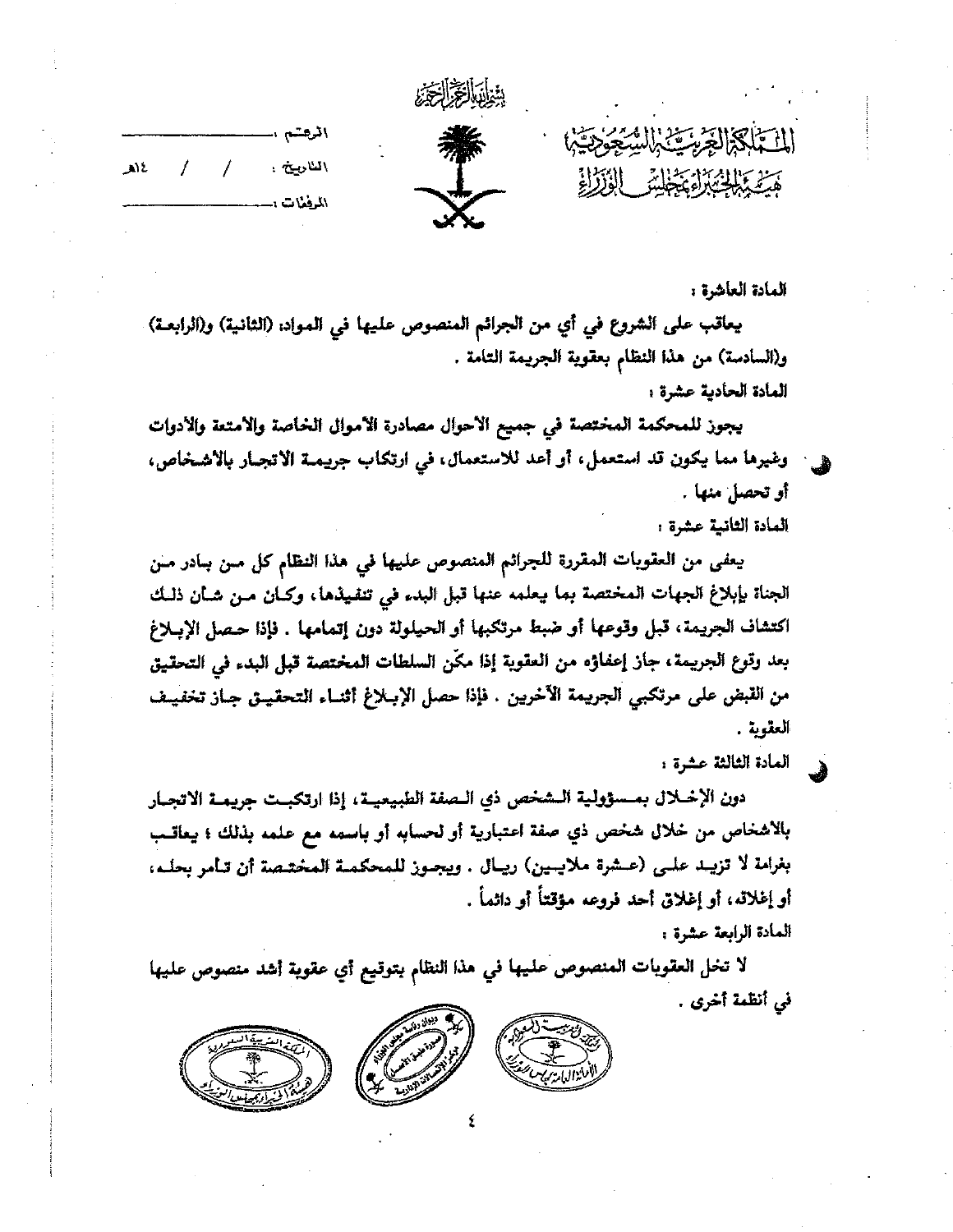|       |  |             | يتنافعا فخراجور |                                                        |  |
|-------|--|-------------|-----------------|--------------------------------------------------------|--|
|       |  |             | 癞               | الشاكرالغ يتها المنحوضي                                |  |
| لأذهر |  | ويوبرانشا ا |                 | مَسْلَمَ بَيْنَا فَيَهْتَبِيْنَ الْمَسْتَمَرَّ الْمَرْ |  |
|       |  | المرفعات    |                 |                                                        |  |

المادة الخامسة عشرة :

تتخذ الإجراءات الآتية في مرحلة التحقيق أو المحاكمة في شأن المجني عليه في جريمة الاتجار بالاشخاص :

١ ـ إعلام المجنى عليه بحقوقه النظامية بلغة يفهمها .

- ٢ ـ إتاحة الفرصة له لبيان وضعه بما يتضمن كونه ضحية اتجار بالاشـخاص، وكـذلك وضـعه النظامي والجسدي والنفسي والاجتماعي .
- ٣ ـ عرضه على الطبيب المختص إذا تبين أنه بحاجة إلى رعاية طبية أو نفـسية، أو إذا طلـب ذلك .
- ٤ ـ إيداعه أحد مراكز التأهيل الطبية أو النفسية أو الاجتماعية إذا تـبـين أن حالتـه الطبيـة أو النفسية أو العمرية تستدعى ذلك .
	- ٥ ـ إيداعه أحد المراكز المتخصصة إذا كان في حاجة إلى مأوى .
		- ٦ ـ توفير الحماية الأمنية له إذا استلزم الأمر ذلك .
- ٧ ـ إذا كان المجني عليه أجنبياً وكانت هناك ضرورة لبقائه في المملكة، أو العمل أثناء السير في إجراءات التحقيق أو المحاكمة، فللادعاء العام أو المحكمة المختصة تقدير ذلك . المادة السادسة عشرة :

تختص هيئة التحقيق والادعاء العام بالتحقيق والادعاء في الجرائم المنصوص عليها في هذا النظام، وتختص كذلك بتفتيش أماكن إيواء المجني عليهم في تلك الجراثم ؛ للتأكد من تنفيذ الاحكام القضائية في هذا الشأن . المادة السابعة عشرة :

يعمل بهذا النظام بعد (تسعين) يوماً من تاريخ نشره في الجريدة الرسمية .



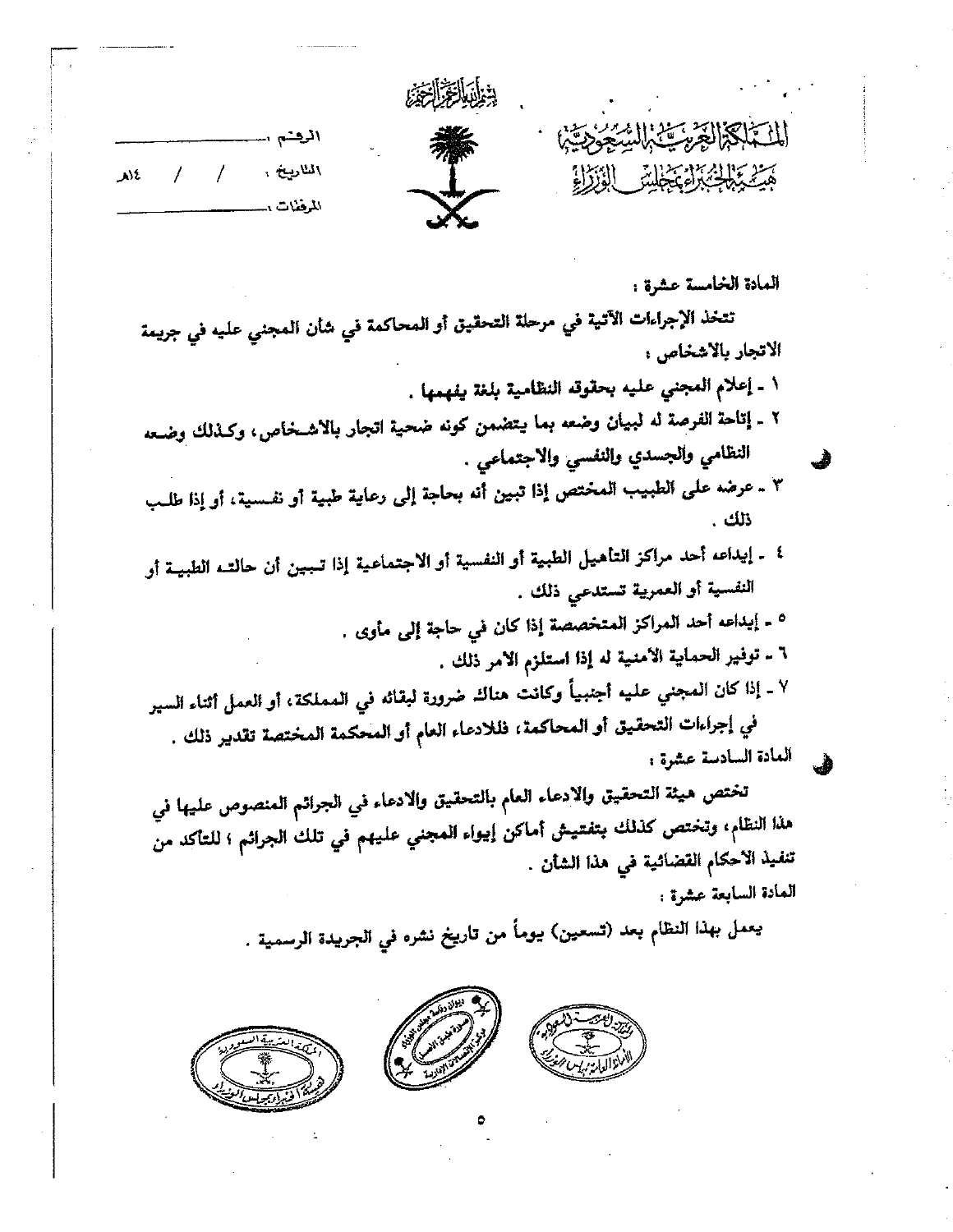# **Council of Ministers Decision number (244) dated 20/7/1430**

# **(June 13, 2009)**

The Council of Ministers after viewing the paper of the Administration of the Council of Ministers number 47832/B dated 3/12/1429 (November 20, 2009) including draft of the law for combating trafficking in persons and related meeting minutes and recommendations decided the following:

First: Approved the law for combating the crime of trafficking in persons in its attached text. A draft royal decree is prepared, the text of which is attached.

Second: Forming a committee for combating crimes of trafficking in person at the Human Rights Commission consisting of representatives from the Ministry of Interior, Ministry of Foreign Affairs, Ministry of Justice, Ministry of Social Affairs, Ministry of Labor, Ministry of Education and Information and Human Rights Commission.

Three: The speciality of the above mentioned committee is:

- 1. To follow up situation of victims of trafficking in person to ensure prevention of repeated abuse;
- 2. To draw a policy urging active search for victims of trafficking in person and training individuals on means of identifying them;
- 3. To coordinate with relevant authorities to return victims to their home countries or other countries where they reside whenever they demanded to leave;
- 4. To recommend keeping the victims in the country and to resettle their legal papers so they would be able to work if they wishes to do so. Such recommendation – when approved – is reviewed annually.
- 5. To prepare researches, information, media campaigns, social and economic initiatives to prevent and combat trafficking in persons.
- 6. To coordinate with government departments regarding information and statistics related to crimes of trafficking in persons.

Fourth: Head of the Commission of Human Rights will issue a decision planning the work of this committee.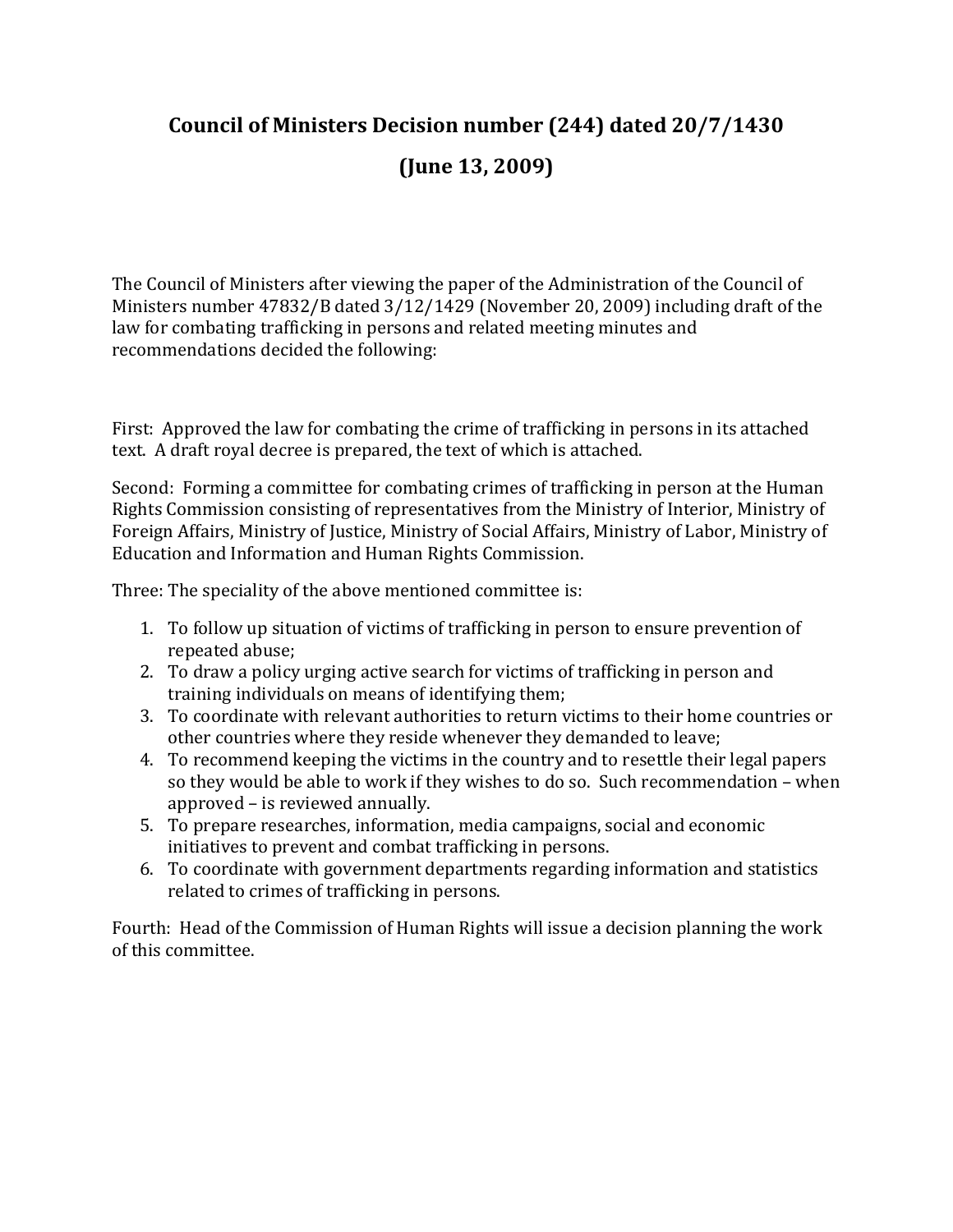# **Law for Combating Crimes of Trafficking in Person**

# **Published in Um Al-Quran newspaper**

# **August 7, 2009**

## **Article I**

The following terms – wherever they appear in this law – have the meaning assigned to them below, unless the context requires otherwise:

- 1. Trafficking in Person: Use, transfer, accommodation, reception of a person for the purpose of abuse.
- 2. Transnational Crime: A crime would be of a transnational nature in the following cases:
	- a) If it is committed in more than one state;
	- b) If it is committed in one state but a large part of its preparation, planning, instruction or supervision took place in another state;
	- c) If it is committed in one state but its perpetrators are an organized criminal group practicing criminal activities in more than one state;
	- d) If it is committed in one state but has substantial effects in another state;
- 3. Organized Criminal Group: Any group consisting of two persons or more acting in concert to commit the crime of trafficking in person for the sake of gaining –directly or indirectly – a material, financial or other benefits.

## **Article II**

Prohibits trafficking in any person in any form including forcing, threatening, defrauding, deceiving, kidnapping him/her. Prohibiting exploiting position, authority, exploiting a person's weakness, or giving person money or benefits to gain approval of one person to control another person for the purpose of sexual assault. Prohibits forced work or service, begging, slavery or semi slavery practices, enslaving, removing physical parts, or subjecting a person to medical tests.

## **Article III**

Any person who commits the crime of trafficking in persons is sentenced to a term not exceeding (fifteen years) or a fine not exceeding (SR. one million), or both.

**Article IV**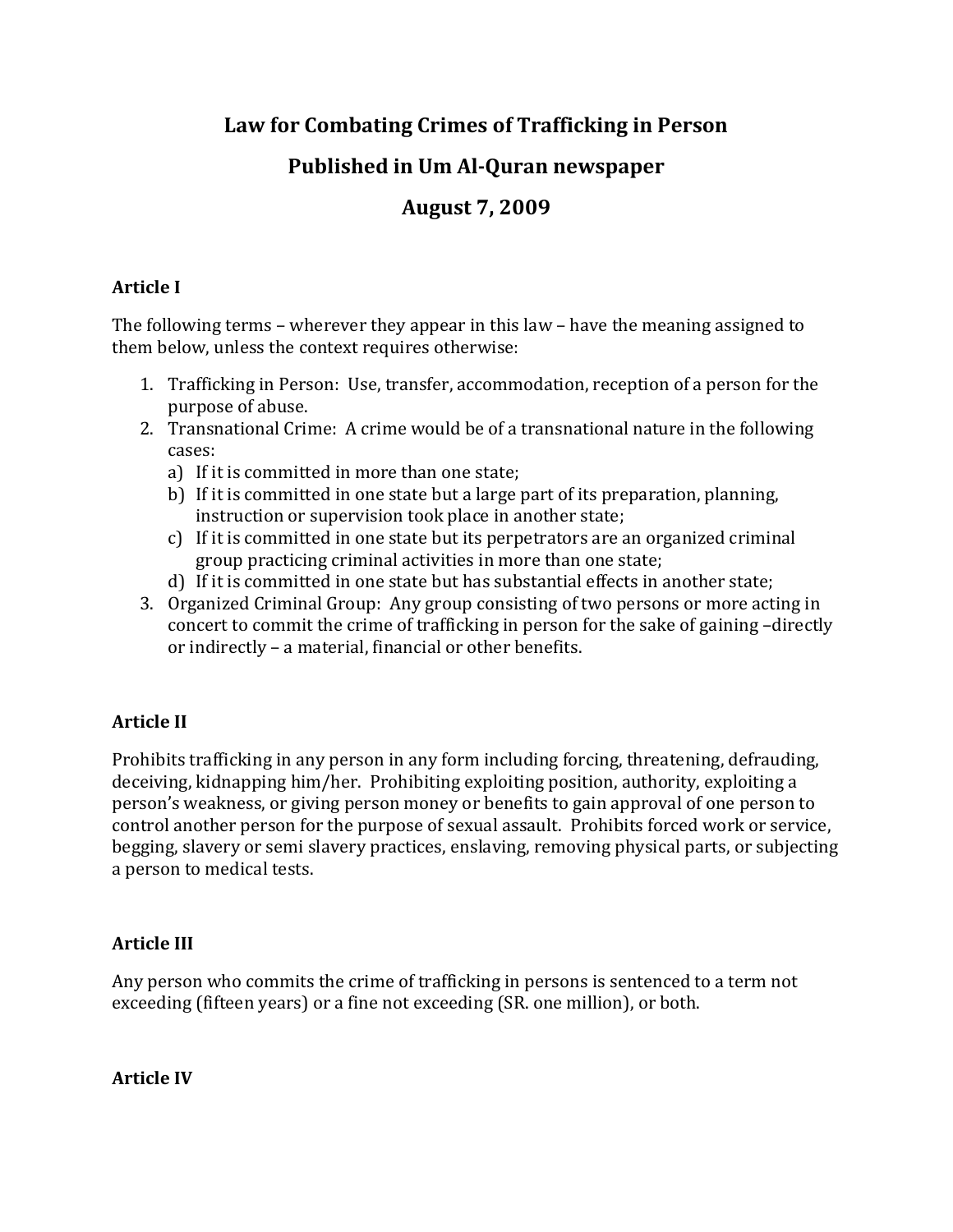Penalties provided for in this law are accentuated in the following cases:

- 1. If the crime is committed by and organized criminal group
- 2. If the crime is committed against a woman or people of special needs;
- 3. If the crime is committed against a child, even if the perpetrator is not aware that the victim is a child;
- 4. If the perpetrator used a weapon or threatened of its use;
- 5. If the perpetrator is a spouse of the victim or any of his ascendants ore descendants or guardian;
- 6. If perpetrator of the crime is an employer in law enforcement;
- 7. If crime is committed by more than one person;
- 8. If the crime was transnational;
- 9. If the crime resulted in a great harm to the victim or caused him permanent deformity.

### **Article V**

The consent of the victim in any crime stated in this law does not affect punishment enforcement.

### **Article VI**

Punishable by imprisonment for a term not exceeding (five years) or fine not exceeding (SR two thousand), or both whoever:

- 1. Use physical force, threats, intimidation or denial of any undue advantage, or promise of undeserved advantage, or offering it to incite false witnessing or providing false evidence relating to committing any of the crimes stated in this law.
- 2. Use physical force, threats or intimidation to interfere in the practice of any judicial officer – or law enforcement officer – while executing his official duties regarding any of the crimes mentioned in this law.

### **Article VII**

Punished by imprisonment for a period not exceeding (two years) or a fine not exceeding (SR one Hundred thousand) or both, whoever has knowledge of any of the crimes stated in this law or intention of committing them, even if he was an official required of professional confidentiality, or received information or instructions, relating directly or indirectly, and did not inform the competent authorities.

The relevant court may exclude parents, children, spouses, brothers and sisters from this article.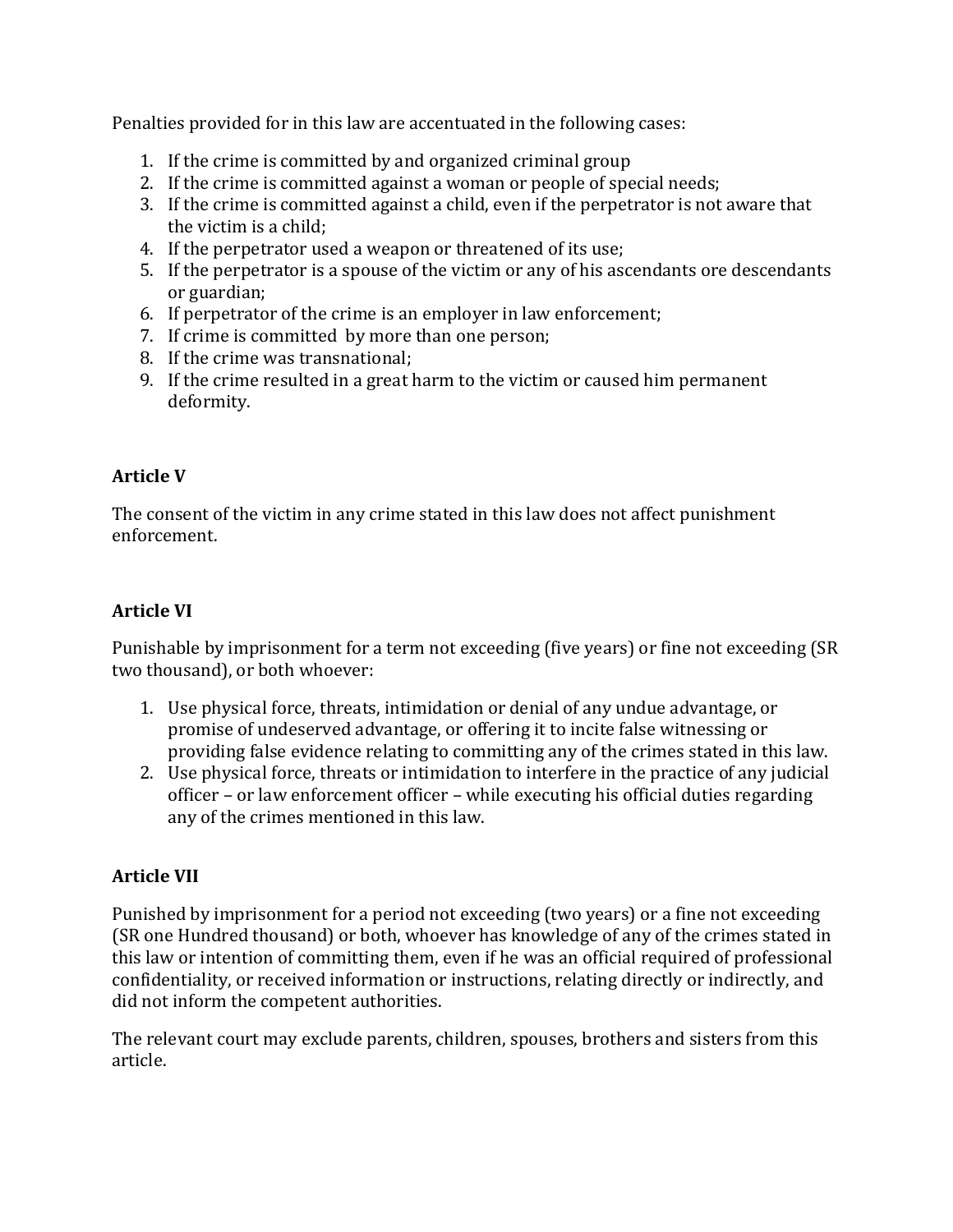#### **Article VIII**

Whoever participate in the crime of trafficking in persons, or has any relation to any of the crimes mentioned in articles II, IV and VI of this law shall receive the punishment of the perpetrator of the crime.

#### **Article IX**

Any person who acquire benefits from any of the crimes stated in this law, or hide these benefits or used them, or hid one or more persons that participated in the crime with the purpose of helping them to escape from justice, or participated in hiding evidences of a crime is punished by imprisonment for a period not exceeding (five) years.

The court may exempt the accused from punishment relating to hiding people in case the person in hiding is a spouse or his ascendants or descendants.

#### **Article X**

Attempt of any of the crimes mentioned in article (II), (IV) and (VI) of this law is punished as a full crime.

### **Article XI**

The relevant court may at all times confiscate private funds, luggage and tools that are used or prepared for use for committing a crime of trafficking in parsons or gained after the crime is committed.

#### **Article XII**

Exempt from the penalties prescribed in this law any individual from the perpetrators who inform the competent authorities of the crime before it takes place and prevent its completion. If the report came after the occurrence of the crime, the reporter may be exempt from penalty if he enabled the authorities to arrest the other perpetrators. If the individual reported to the authorities during the investigation it is possible to reduce his sentence.

#### **Article XIII**

Without reliving the individual from his personal responsibilities, if the crime of trafficking in person took place through a legal personality, or in his name or on his behalf, he would